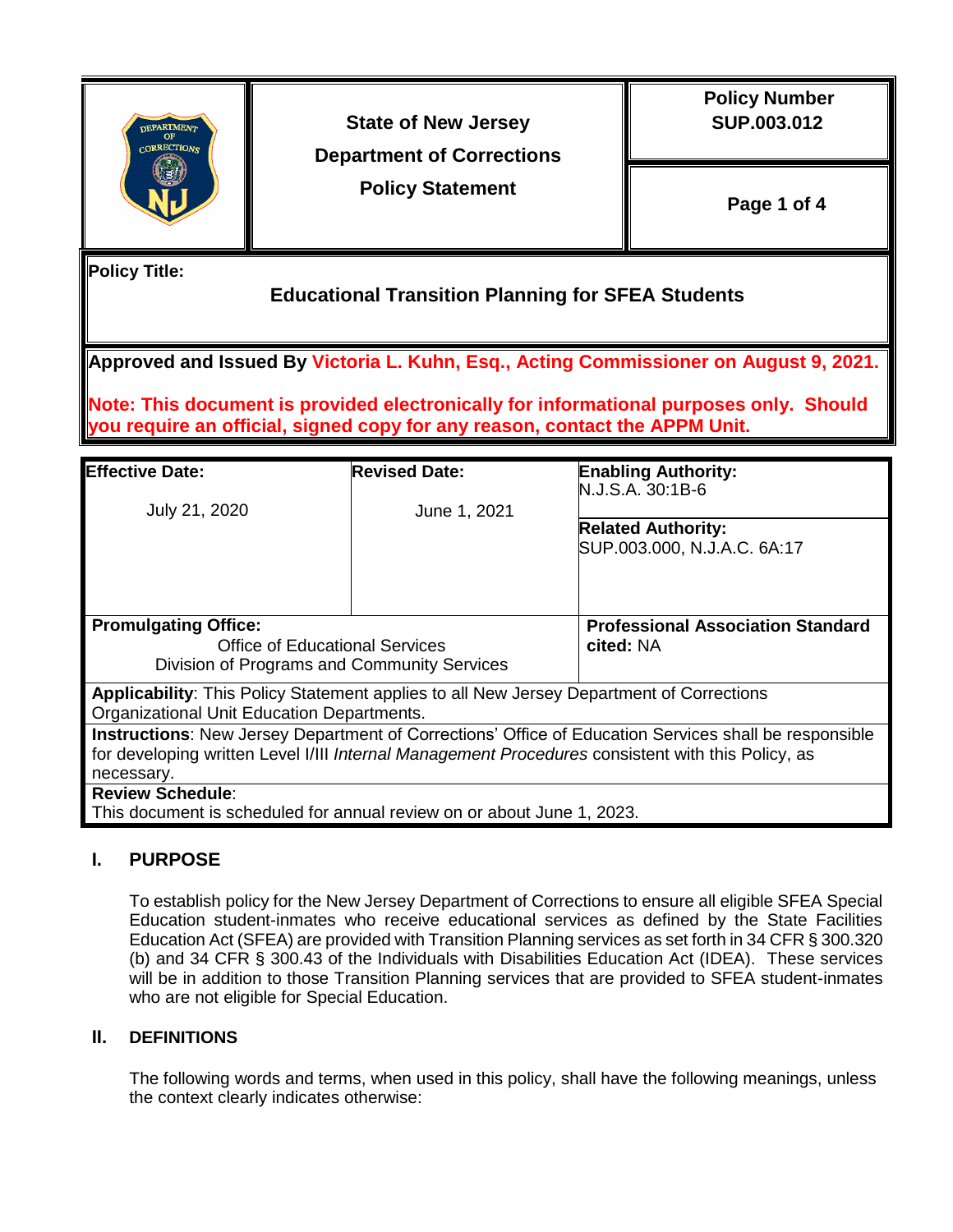| <b>Policy Title:</b><br><b>Education Transition Planning</b><br><b>Process for State Facilities</b><br><b>Education Act</b> | <b>Effective Date</b><br><b>July 21, 2020</b><br><b>Revised Date</b><br>June 1, 2021 | <b>Policy Number</b><br>SUP.003.012 |
|-----------------------------------------------------------------------------------------------------------------------------|--------------------------------------------------------------------------------------|-------------------------------------|
|                                                                                                                             |                                                                                      | Page 2 of 4                         |

**Assistant Supervisor of Education (ASOE)** means OES employee serving as the designated secondary supervisor to the Supervisor of Education, and acts as the primary supervisor in the absence of the SOE.

**Division of Programs and Community Services** means the division responsible for correctional facility and community-based program opportunities for offenders, which includes the offices of Community Programs, Educational Services, Transitional and Social Services, Chaplaincy, County Services, Victim Services, and Volunteer Services, PACE Unit, and the Gender Responsive Programming Unit.

**Functional Behavioral Assessment** means an assessment that address behavioral concerns in order to teach and promote effective alternatives.

**Individualized Education Program (IEP**) means a written plan developed at a meeting according to N.J.A.C 6A:14-2.3(i)2 which sets forth present levels of performance, measurable annual goals and short-term objectives or benchmarks and describes an integrated, sequential program of individually designed instructional activities and related services necessary to achieve the stated goals and objectives. This plan shall establish the rationale for the student's educational placement, serve as the basis for program implementation and comply with the mandates set forth in N.J.A.C. 6A:14.

**Intervention and Referral Services Process (I&RS)** means a process by which an interdisciplinary team of educational professionals convene to formulate coordinated services to address a full range of student learning, behavior and social issues. The team consists of a Learning Disabilities Teacher Consultant (LDTC), School Psychologist, School Social Worker, and the Supervisor and/or Assistant Supervisor of Education.

**Learning Disabilities Teacher Consultant (LDTC**) means a certified individual who serves as a member of the child study team. The LDTC serves to conduct ongoing assessments to determine students' learning needs and intervention needs, creates individual intervention plans to match students' learning styles and intervention needs, consults with teachers to increase their capacity to provide instructional support to struggling readers/learners, provides individualized and specialized instruction to students with intense needs, and provides ongoing and sustained professional development to teachers to deliver evidence-based interventions.

**New Jersey Department of Corrections (NJ DOC)** means that agency of the Executive Branch of the New Jersey State Government whose functions are to protect the public and provide for the custody, care, discipline, training and treatment of persons committed to the State correctional facilities.

**Office of Educational Services (OES)** means the office within the Department of Corrections, Division of Programs and Community Services, that has been established to ensure that inmates are provided with academic, vocational, and life skills programming that meets their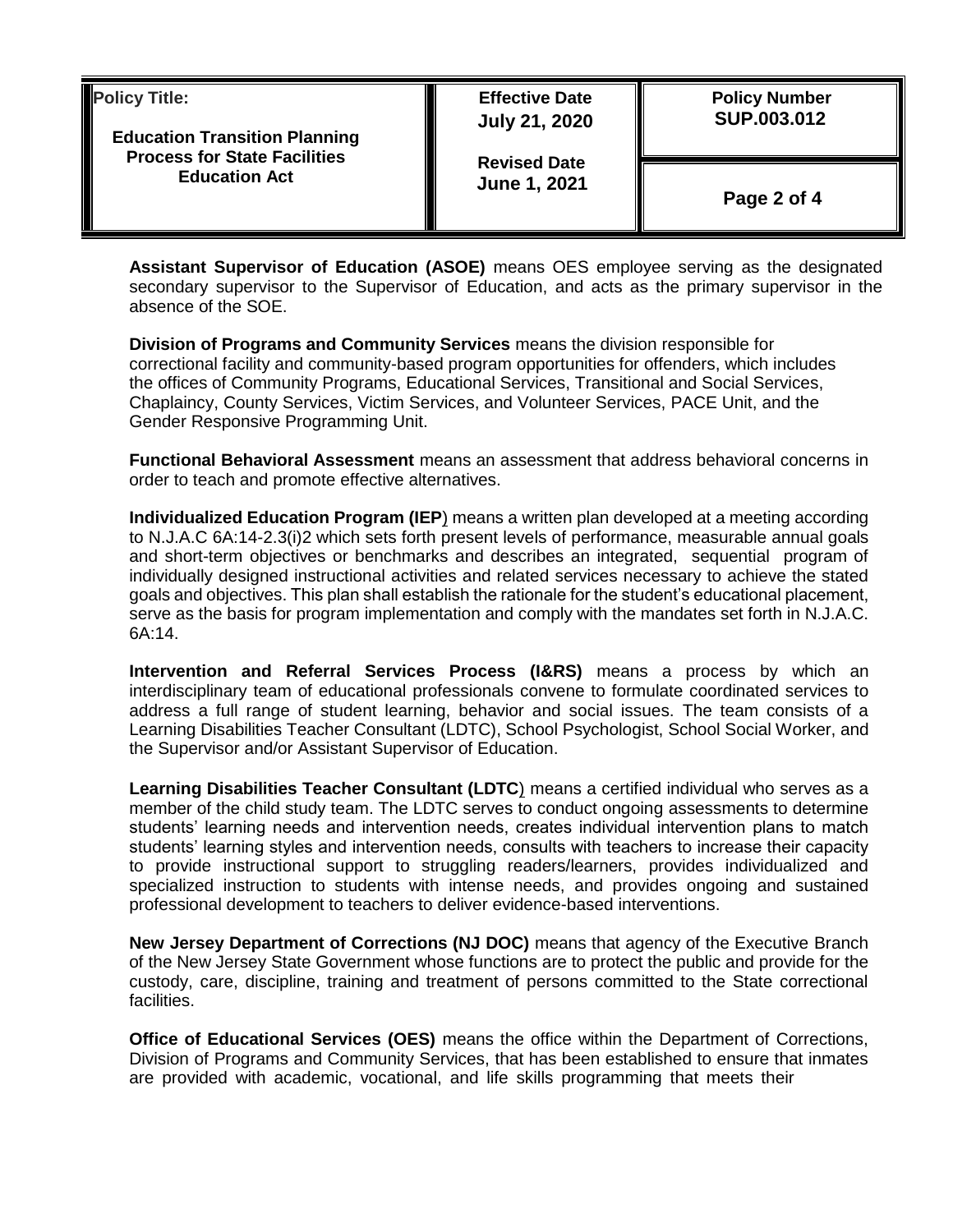| <b>Policy Title:</b><br><b>Education Transition Planning</b><br><b>Process for State Facilities</b><br><b>Education Act</b> | <b>Effective Date</b><br><b>July 21, 2020</b> | <b>Policy Number</b><br>SUP.003.012 |
|-----------------------------------------------------------------------------------------------------------------------------|-----------------------------------------------|-------------------------------------|
|                                                                                                                             | <b>Revised Date</b><br>June 1, 2021           | Page 3 of 4                         |

demonstrated needs, within a framework that is consistent with the department's overall mission and in concert with all appropriate federal and State education statutes, codes, and regulations.

**Organizational Unit** means a division, correctional facility, or other work unit within the New Jersey Department of Corrections.

**Supervisor of Education (SOE)** means under the direction of a supervisory official in a state department, institution, or agency, organizes, administers, and supervises the total educational program in institutions or agencies; does related work as required.

**Student-inmate** means an inmate who is eligible to receive educational services as defined by the State Facilities Education Act (SFEA).

**Special Education SFEA student-inmate** means a student-inmate who qualifies for special education services under the SFEA and the IDEA.

**Transition Planning** means the formal cooperative process to assist the student-inmates with disabilities to plan for their desired postsecondary goals as they 'age-out' and or graduated out the SFEA program.

### **III. POLICY**

It is the policy of the New Jersey Department of Corrections' Office of Educational Services that all active SFEA student-inmates will receive Transition Planning services in anticipation of transitioning out of NJDOC SFEA educational programs due to:

- 1) Release from the facility.
- 2) High school graduation.

3) "Aging out" of SFEA eligibility as defined by SFEA eligibility requirements, which means until June 30 of the school year in which the student-inmate turns 21 years old.

#### **IV. PROCEDURES**

The NJDOC will provide Transition Planning Services to SFEA student-inmates until June 30 of the school year in which the student-inmate turns 21 years old.

For the purpose of review and/or auditing, completed Transition Planning Forms (TPFs) will be maintained by each facility education office for at least one fiscal year following completion.

Additional transition planning services for Special Education SFEA student-inmates will be conducted pursuant to IDEA, 20 USC § 1401 (34), until June 30 of the school year in which the student turns twenty-one years old, regardless of their release date.